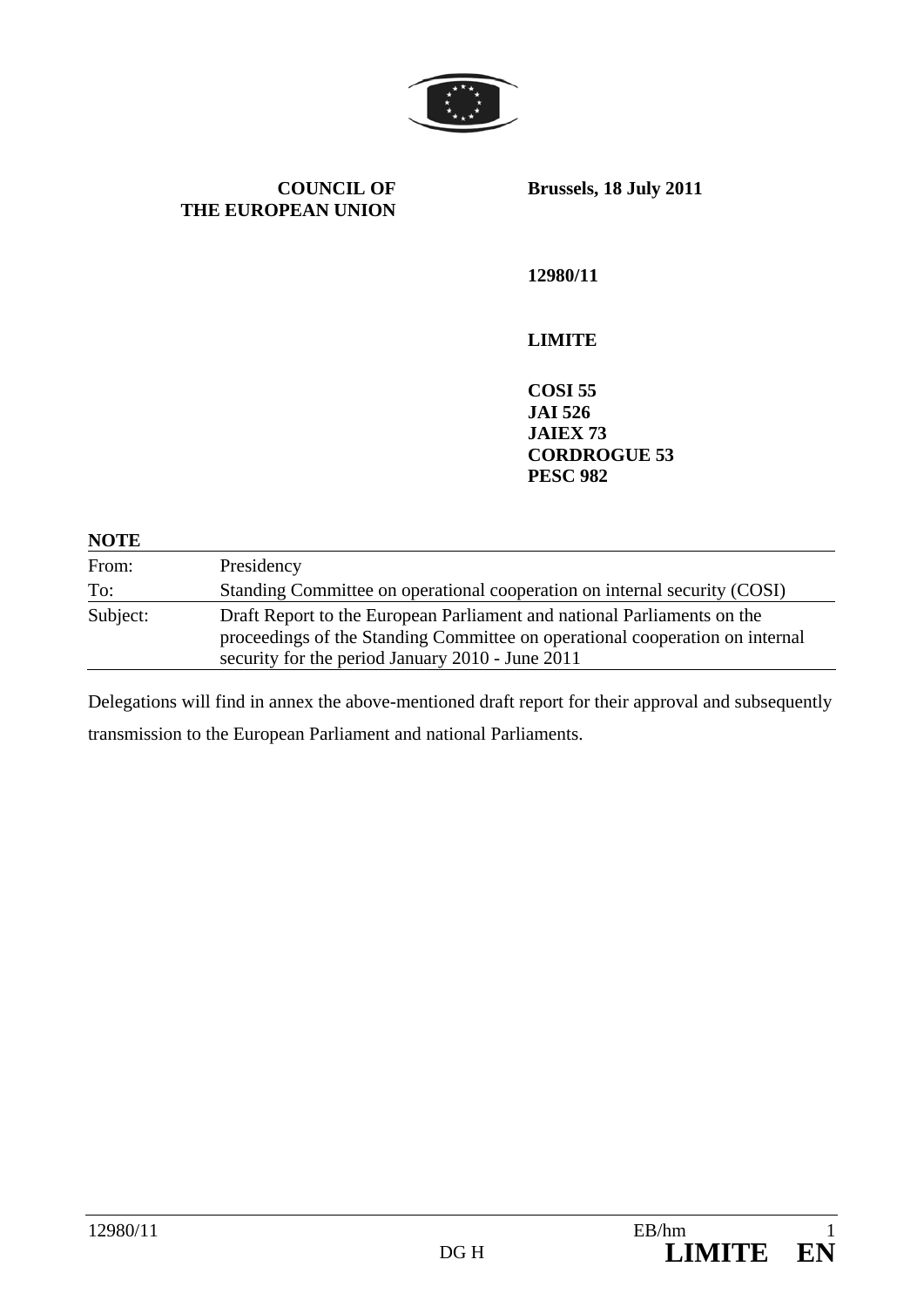#### **1. Introduction**

The present report is the first COSI report to the European Parliament and national parliaments in accordance with Article 71 TFEU and Art. 6(2) of the Council Decision establishing the Standing Committee on operational cooperation on internal security  $(COSI)^1$  which provides that the *Council shall keep the European Parliament and the national Parliaments informed of the proceedings of the Standing Committee*.

Following the adoption of the above-mentioned Council Decision on 25 February 2010, the first COSI meeting took place on 11 March 2010 under Spanish Presidency. Under the ES-BE-HU trio Presidency, the Committee met 9 times in total, with three COSI meetings per Presidency.

These meetings were attended by high level representatives from the Member States, the Commission and the General Secretariat of the Council. Representatives from Europol, Eurojust, Frontex and CEPOL were closely involved in the Committee's proceedings which they assisted on a regular basis.

In support of the COSI meetings, various meetings of the JHA Counsellors/COSI Support Group were organised. This COSI Support Group prepares the COSI meetings and ensures the necessary follow-up to the different projects and operations that were launched by COSI. In 2010, the COSI Support Group convened 11 times. Between January and June 2011, 8 meetings have taken place. Representatives from Europol, Eurojust, Frontex and CEPOL were closely involved in these meetings. An Interpol representative was also invited to attend the discussions on certain topics.

## **2. Tasks / work programme**

The initial phase in the COSI proceedings was focused on elaborating the **role and tasks** of the Committee on the basis of its mandate as laid down in Articles 2, 3, 4 and 5 of the Council Decision on setting up COSI, the provisions of the Internal Security Strategy for the European Union<sup>2</sup> and of the Stockholm Programme**<sup>3</sup>** which mentions that *developing, monitoring and implementing the internal security strategy should become one of the priority tasks of COSI*.

 **1** OJ L 52, 3.3.2010, p. 50.

**<sup>2</sup>** doc. 7120/10 CO EUR-PREP 8 JAI 182

**<sup>3</sup>** OJ C 115, 11.5.2010, p. 1.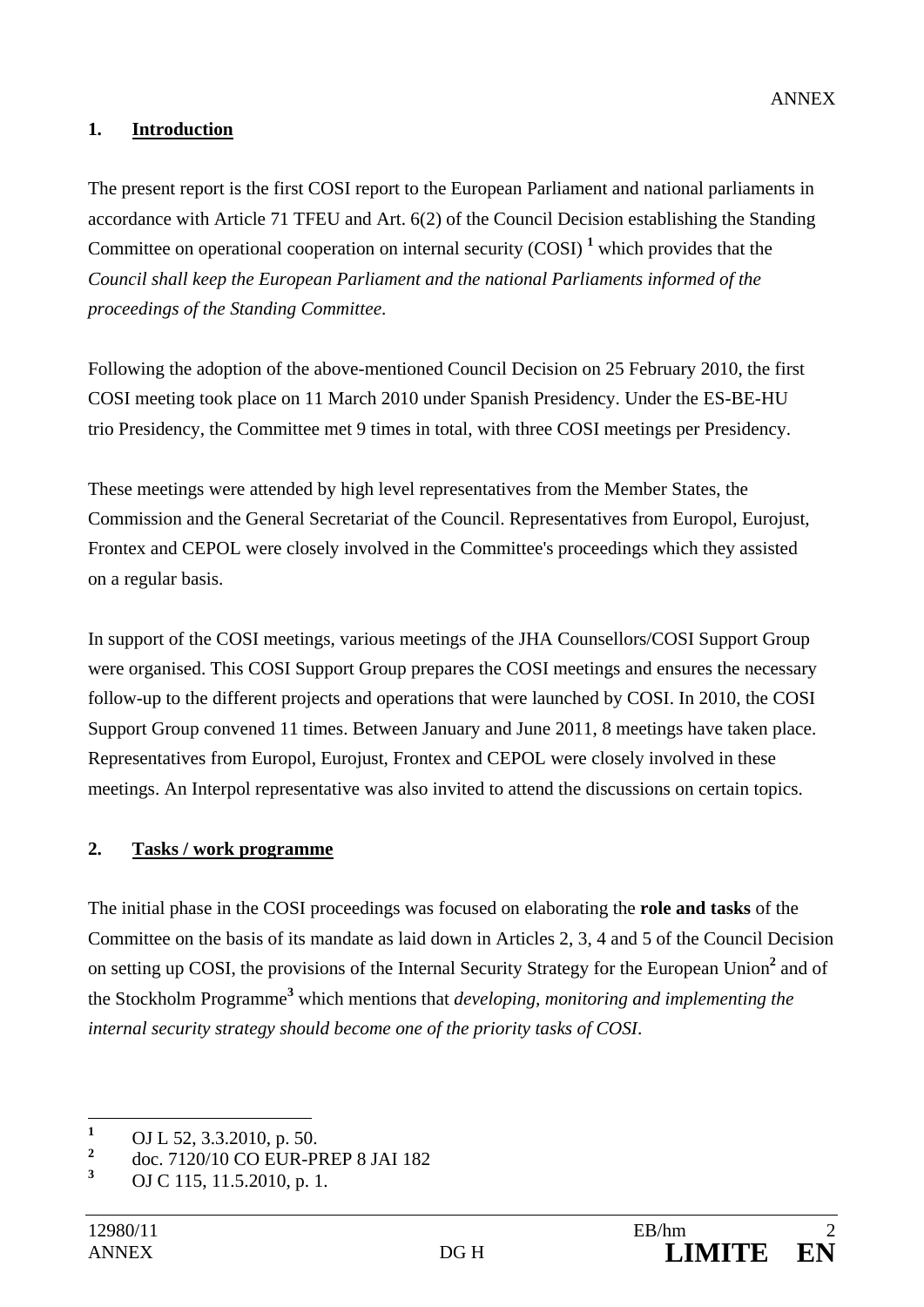During these first months Member States, the Commission and the JHA Agencies were invited to submit **project proposals** in which COSI could add value in ensuring operational cooperation. Based on these proposals COSI agreed on a **work programme** for the remaining period of the Trio Presidency at its meeting on 7 September 2010 (doc. 13084/10 COSI 56) which contained 14 themes: EU policy cycle (Harmony Project), Internal Security Strategy, Cooperation to address organised crime, COSPOL (results, organisation, subjects), European pact to combat international drug trafficking, Coordination mechanism for joint operations, Fight against arms trafficking, Action papers PKK, Financing of operational cooperation / Internal Security Fund, Coordination between agencies, Reinforcing the protection of external borders and combating illegal immigration, Solidarity clause, Interaction between external and internal security (COPS/COSI) and Conclusions of the 1st Heads of NCBs Conference.

These 14 themes reflected a realistic work programme which was based on the principle of subsidiarity. Whenever possible, certain projects were discussed in other competent Council preparatory bodies or JHA Agencies in order to avoid duplication of efforts with COSI. Projects were also only launched when they added value.

It should be noted that these issues differ greatly in nature, scope, timeline, impact and outcome. Consequently this leads to an uneveness of reporting on the work done on these themes. On the other hand, COSI discussed a number of documents and items not included in the work programme.**<sup>4</sup>**

In accordance with its mandate COSI was not involved in the preparation of legislative acts.

 **4** For a full report of every meeting, the documents containing the outcome of proceedings of the COSI meetings can be consulted on the Council's website.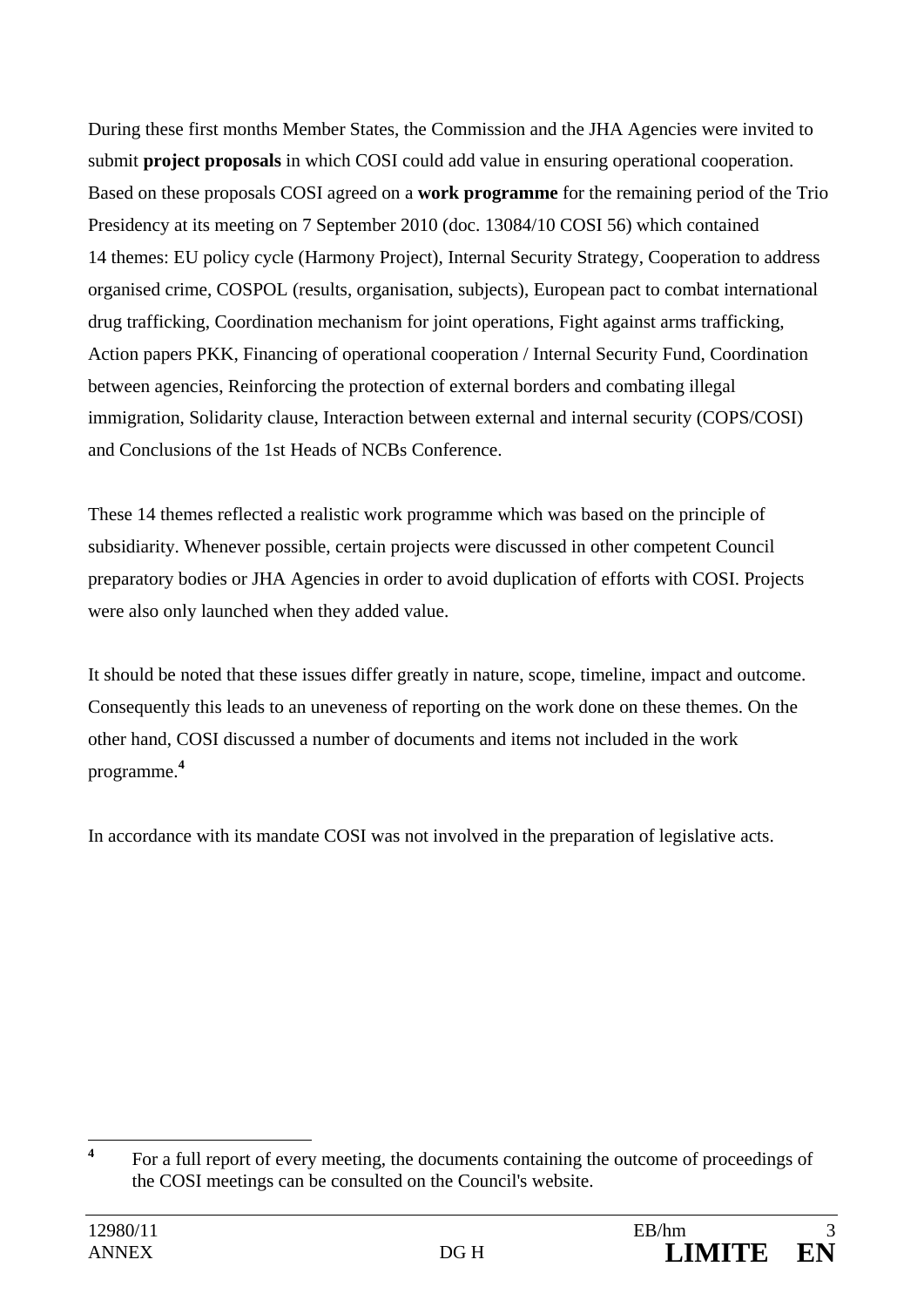## **3. Activities**

## **3.1. Methodology / planning**

COSI established and/or improved a number of mechanisms to improve the planning and coordination of on-going or new tasks in the field of internal security.

Initially, COSI discussed the "M.A.D.R.I.D. report"**<sup>5</sup>** , which contributed to facilitating a debate by the Council on internal security in June 2010. This report provided an assessment of the principal threats to internal security in the EU posed by organised crime and terrorism and of the challenges of border control and civil protection. It was based primarily on three strategic documents – Europol's Organised Crime Threat Assessment (OCTA) and Terrorism Situation Trend Report (TE-SAT), and Frontex's annual risk analysis (ARA).

On a general and overall level, COSI extensively discussed the Commission's **EU internal security**  strategy in action<sup>6</sup>, which led to the adoption of Council conclusions on the Commission Communication on the European Union internal security strategy in action on 24 February 2011 (doc. 6699/11). These conclusions instruct COSI, within its mandate**<sup>7</sup>** , to coordinate, support and monitor the development and implementation of the Internal Security Strategy as one of its priority tasks.

The Standing Committee agreed on 5 October 2010 to establish an **EU Policy cycle for organised and serious international crime** which is a multi-annual policy cycle with a clear methodology for setting, implementing and evaluating priorities in the fight against organised and serious international crime (doc. 15358/10).

 **5** Main Assessment and Description Report for Internal Debate, doc. 10203/10 JAI 473 COSI 35.

**<sup>6</sup>** Commission Communication to the European Parliament and Council of 22 November 2010 on the EU Internal Security Strategy in Action: Five steps towards a more secure Europe" (doc. 16797/10 JAI 990).

**<sup>7</sup>** OJ L 52, 3.3.2010, p. 50.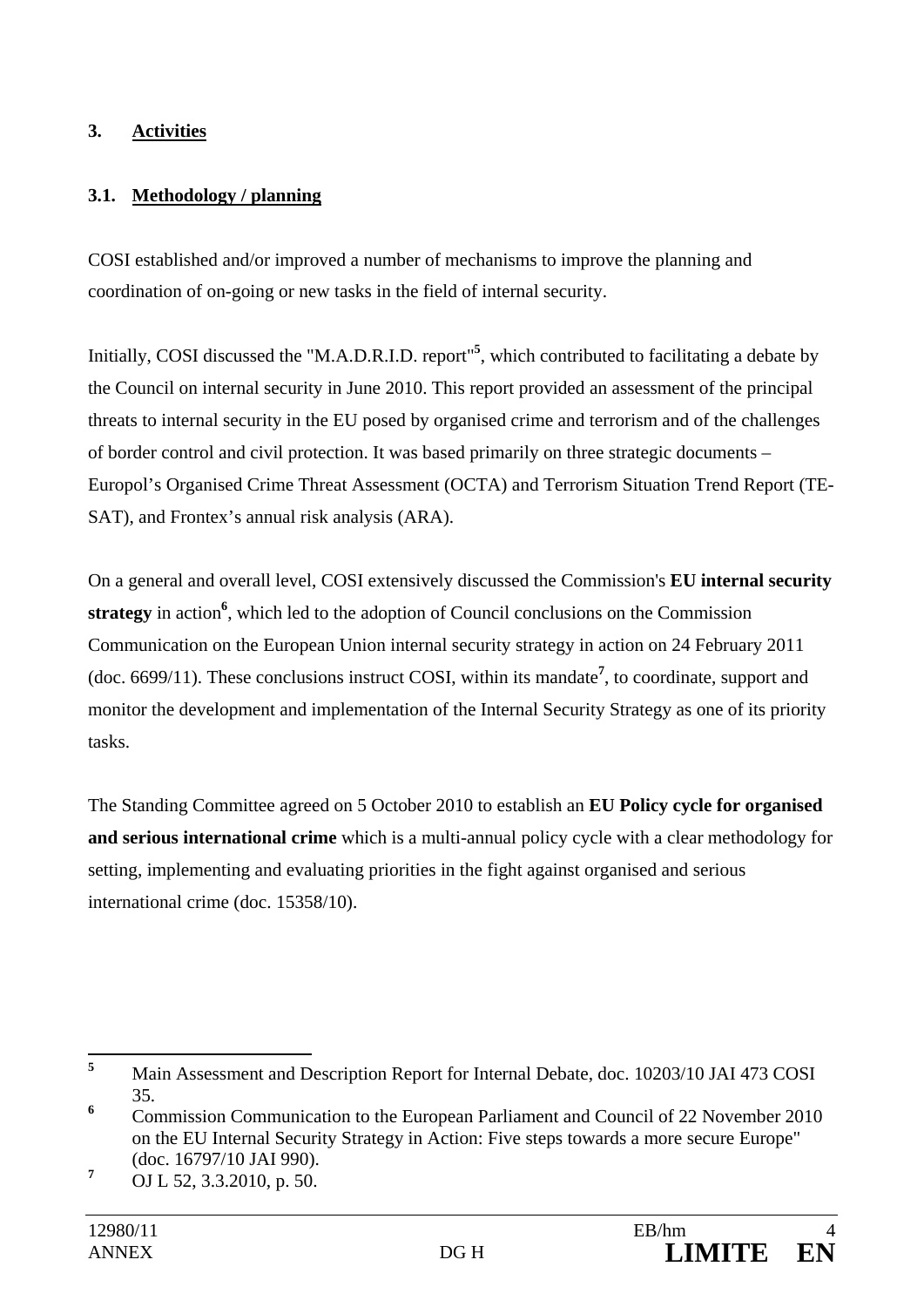Using the outcome of the COSPOL<sup>8</sup> coordinators' meeting in September 2010 and April 2011, COSI agreed in its meeting of 1 June 2011 on the revised **terms of reference for COSPOL projects** (doc. 10043/2/11 REV 2) which bring the COSPOL projects in line with the EU policy cycle.

COSI also endorsed the Good Practices of a COSPOL project based on the example of Vietnamese Organised Immigration Crime (VOIC), as set out in doc. 10047/1/11 REV 1.

COSI also endorsed a revision of the **coordination mechanism regarding joint operations**, as prepared by the Customs Cooperation Working Party and the Law Enforcement Working Party at their joint meeting on 5 October 2010. The aim of the mechanism is to coordinate at an early stage Joint Police operations, Joint Customs Operations, COSPOL projects and FRONTEX activities in order to avoid overlaps or incompatibilities as regards subject or timing. Each Presidency orally informs COSI about the functioning of the mechanism.

Implementing the Stockholm Programme and as a follow-up to the informal JHA Ministerial Meeting of 1 October 2009, the Swedish Presidency asked CEPOL, Eurojust, Europol and Frontex to produce a report on how to further improve their cooperation, including "inter alia, guidelines for strategic and operative work, common standards, joint training initiatives, development of working methods and routines for practical cooperation".

On the basis of reports and proposals jointly drafted by CEPOL, Eurojust, Europol and Frontex on the **cooperation between the JHA Agencies** (docs. 5816/10 JAI 87 and 8387/10 JAI 287 COSI 17 + COR 1) COSI agreed on 25 June 2010 on a working method with regard to the implementation of measures to improve inter-agency cooperation (doc. 9441/2/10 REV 2 JAI 395 COSI 33) and on the organisation of meetings of the Heads of JHA Agencies, as set out in doc. 8387/10 JAI 287  $COSI$  17 +  $COR$  1.

 **8** The abbreviation COSPOL stood for "Comprehensive Operational Strategic Planning for the pOLice". It has been maintained because it is well-known but contrary to its name, the emphasis in the future is no longer the "planning" aspect but the conversion of the multiannual strategic plans into concrete operational action plans per year.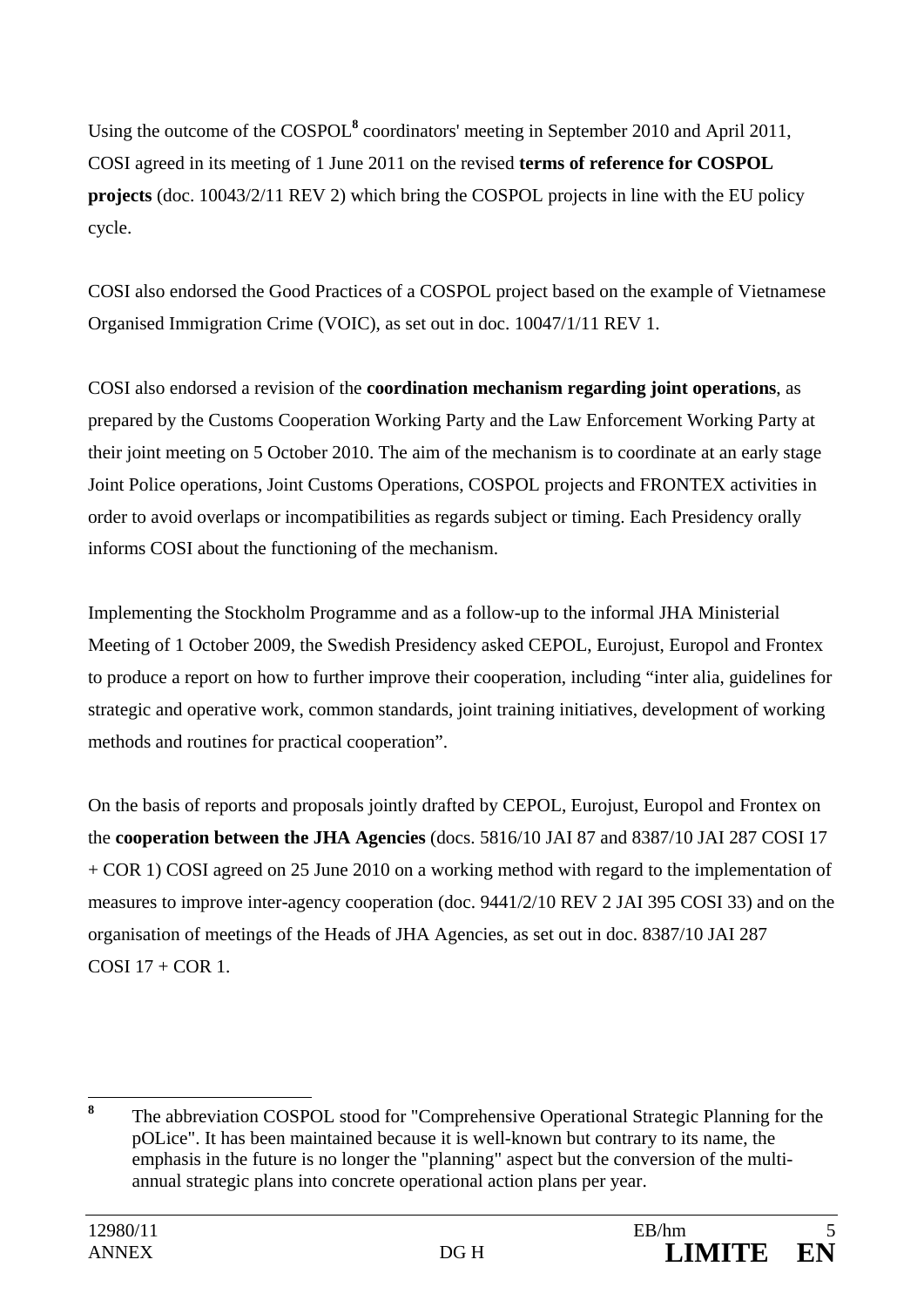COSI is and will be monitoring this implementation, through the scorecard drawn up by the agencies and reports on the meetings of the JHA Heads of Agencies.

In response to different calls for closer cooperation between the fields of the common foreign and security policy and the area of freedom, security and justice<sup>9</sup>, COSI discussed at various occasions in 2010 and 2011 the different possibilities for establishing a closer cooperation and coordination in the field of EU security. These discussions resulted in an agreement on a **working method for closer cooperation and coordination in the field of EU security** of which the Council took note on 9 June 2011. This working method includes i.a. the organisation of regular inter-institutional information meetings, at least once per quarter, to improve planning and information flow in the field of EU security and the organisation of joint meetings in the field of EU security.

Under the Hungarian Presidency a first informal meeting was organised between the Political and Security Committee (PSC) and COSI. At this meeting both preparatory bodies expressed their support for the PSC's plan to draw up a roadmap spelling out next steps in the cooperation between external and internal security actors concerning intelligence support, information exchange, decision-making, planning new civilian crisis management missions and enhancing the capabilities of missions.

 **9** The Stockholm Programme (OJ C 115, 4.5.2010, p. 1), A Secure Europe in a Better World – European Security Strategy, adopted by the European Council in Brussels on 12 December 2003, Report on the Implementation of the European Security Strategy – Providing Security in a Changing World, Brussels, 11 December 2008, S407/08, Internal Security Strategy for the European Union: "Towards a European Security Model," adopted by the Council on 25 February 2010 and endorsed by the European Council on 25 and 26 March 2010 (doc. 7120/10 CO EUR-PREP 8 JAI 182), Communication from the Commission to the European Parliament and the Council - The EU Internal Security Strategy in Action: Five steps towards a more secure Europe (doc. 16797/10), Council conclusions on the Commission communication on the European Union internal security strategy in action, adopted by the Council on 24 and 25 February 2011 (doc. 6699/11), The European Union Counter-Terrorism Strategy, adopted by the European Council on 15-16 December 2005 (doc. 14469/4/05 REV 4).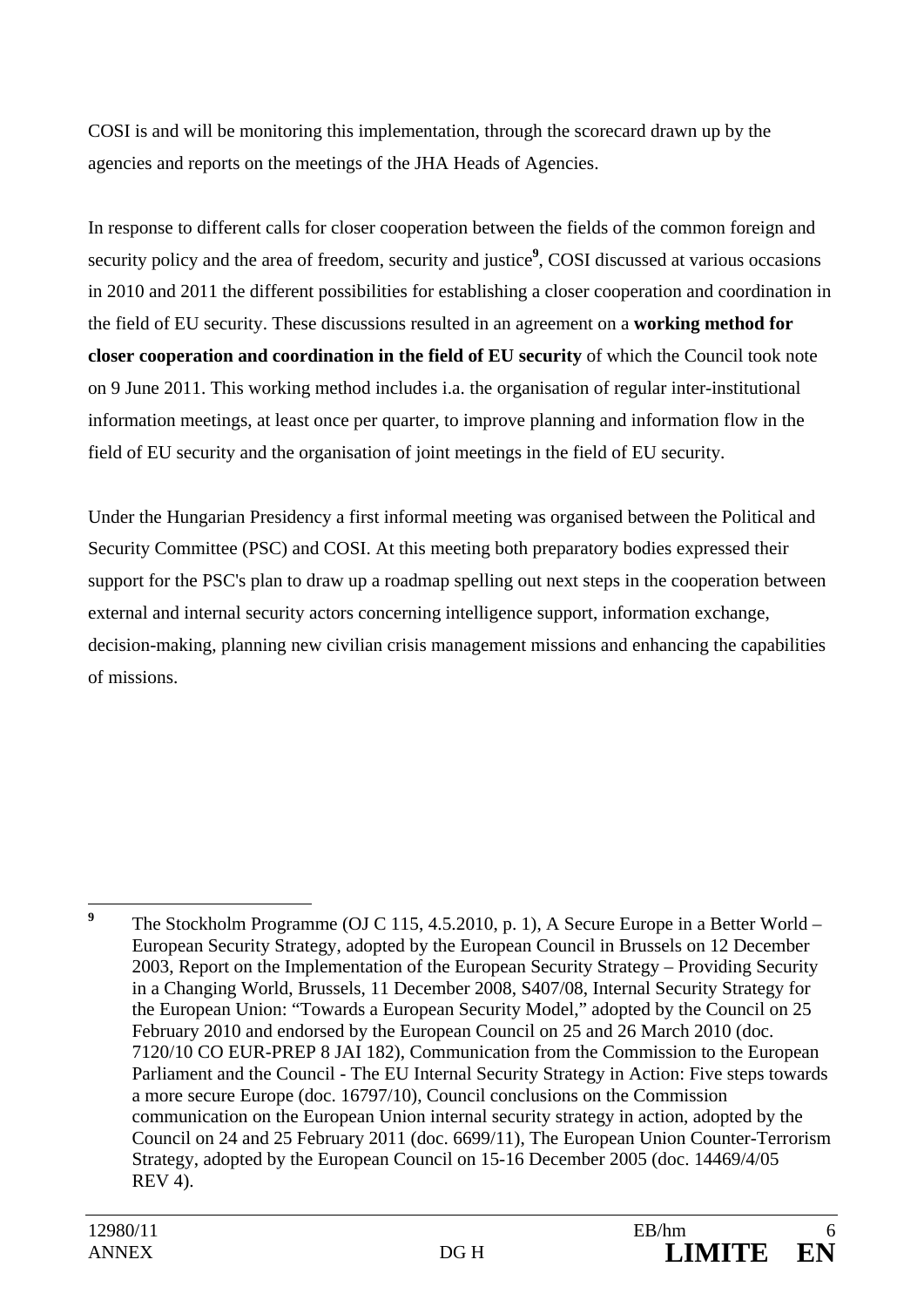#### **3.2 Implementation**

Following the adoption of the Council conclusions on the creation and implementation of an **EU policy cycle for organised and serious international crime** on 8 and 9 November 2010, COSI worked on the implementation of the different measures for the initial and reduced two-year policy cycle.

In particular, COSI and the Commission produced a policy advisory document on the basis of the 2011 EU Organised Crime Threat Assessment (OCTA 2011)**<sup>10</sup>** to assist COSI in submitting to the Council draft conclusions setting the EU's new priorities for the fight against organised crime between 2011 and 2013. This Policy Advisory Document (PAD), which constitutes an important part of the policy cycle (doc. 9225/4/11 REV 4), was agreed by COSI on 1 June 2011. Based on this Policy Advisory Document, the Council adopted conclusions setting the EU's priorities for the fight against organised crime between 2011 and 2013 (doc. 11050/11).

COSI has already started preparing the implementation of these conclusions, notably by identifying the relevant experts that would define the strategic goals for each priority.

A project group led by the Hungarian Presidency collected **good practice** examples from EU Member States on **complementary approaches and actions to prevent and combat organised crime**, which are set out in doc. 10899/11 JAI 380 COSI 44 CRIMORG 77 ENFOPOL 179. This handbook of best practices was presented to the Council on 9 June 2011 and has been made available to relevant experts, notably in the framework of the implementation of the EU policy cycle.

The Spanish Presidency organised the so-called "**European Global operation**" which took place between 7 and 10 June 2010 (doc. 11410/10 COSI 43). The main aim of this operation was to analyse the capacities of Member States to mobilize at European level the resources of the law enforcement agencies focusing on a range of criminal threats, in order to obtain an accurate view of the present state of play of the operation of the police and borders and customs control from the operational results obtained overall. The results of this operation were reported to Council.

<sup>10</sup> **<sup>10</sup>** doc. 8709/11 JAI 217 COSI 19 CRIMORG 45 PESC 453 RELEX 355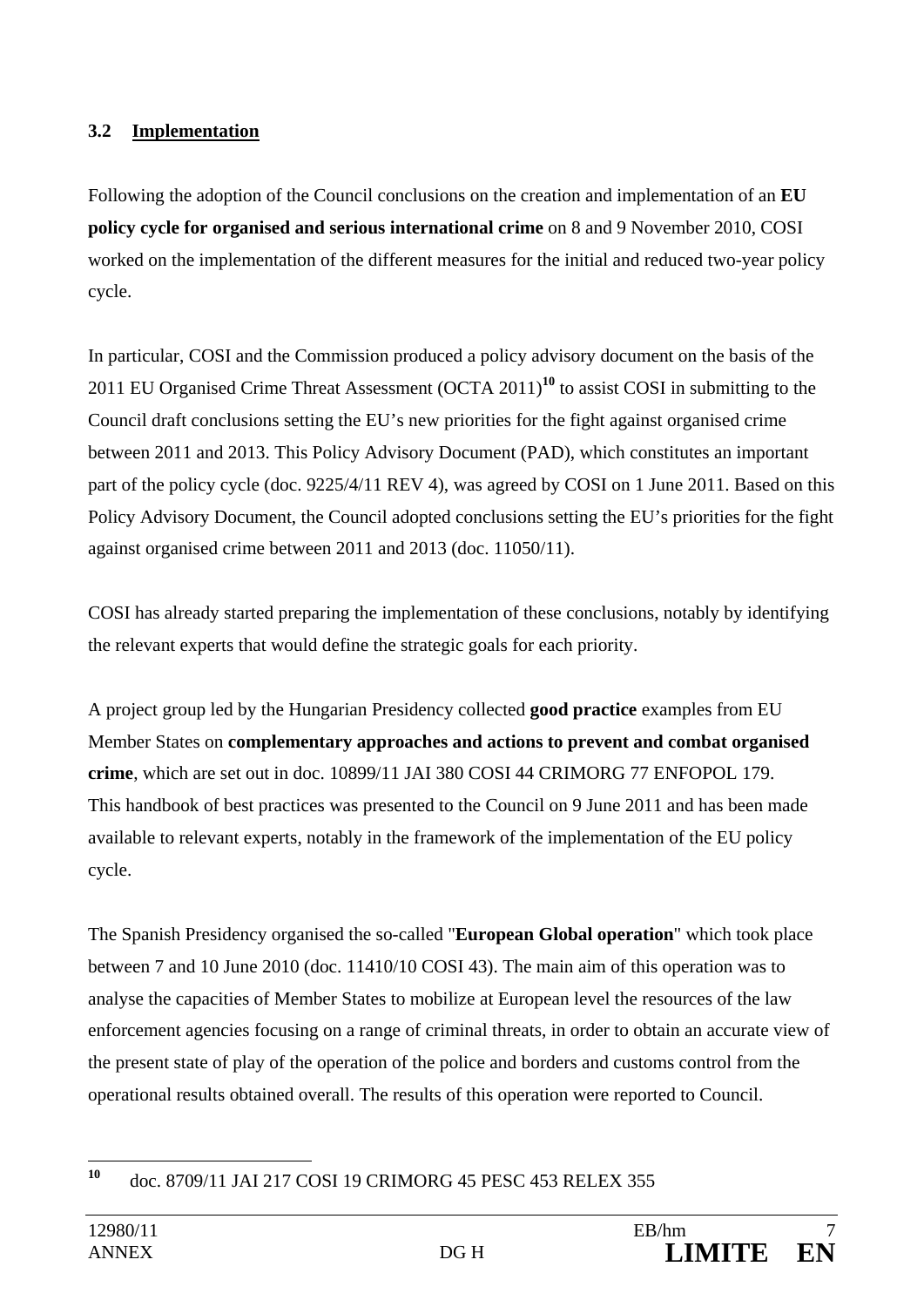COSI took over the management and follow-up of the **COSPOL projects**. Based on an evaluation by Europol on the current COSPOL projects and on the outcome of the meeting of the national COSPOL coordinators on 10 September 2010, COSI adopted a set of conclusions regarding the existing COSPOL projects, awaiting the conclusions regarding the 2011-2013 policy cycle for further decisions in this regard.

COSI established three project groups for implementation of the **European Pact to combat international drug trafficking**; a project group on cocaine, a project group on heroin and a project group on proceeds of crime. These project groups have regularly updated COSI on the state of their activities which are still ongoing.

On 24 November 2010, COSI discussed the streamlining of certain on-going activities or existing requirements concerning **cooperation in the fight against organised crime originating in West Africa** on the basis of doc. 16525/10 COSI 73 JAIEX 89 CORDROGUE 96 CRIMORG 201 COAFR 411, in particular the reporting, use of funding, liaison officers platforms and exchange of information. Following these discussions a report on the coordination of cooperation in combating organised crime, especially drug trafficking, originating in West Africa, was agreed by COSI and submitted to Council on 24 February 2011. The report presents the state of play in 2010 regarding the implementation of the recommendations and measures identified on the basis of the European Pact to combat international drug trafficking (8821/10), the Action oriented Paper (5069/3/10) and the Council conclusions on the strengthening of the fight against drug trafficking in West Africa (15248/1/09).

On 30 April 2010 COSI reached agreement on its involvement in the implementation of 5 out of the 29 measures set out in the **Council Conclusions on 29 measures for reinforcing the protection of the external borders and combating illegal immigration (**doc. 6975/10)**.** COSI's involvement is limited to those measures that have implications in the field of internal security and does only take place with full respect to the provisions of the Council Decision setting up COSI and to the competences of other bodies, agencies and institutions.

COSI discussed **a report on the judicial dimension of the fight against terrorism** which was prepared by the EU Counter Terrorism coordinator.